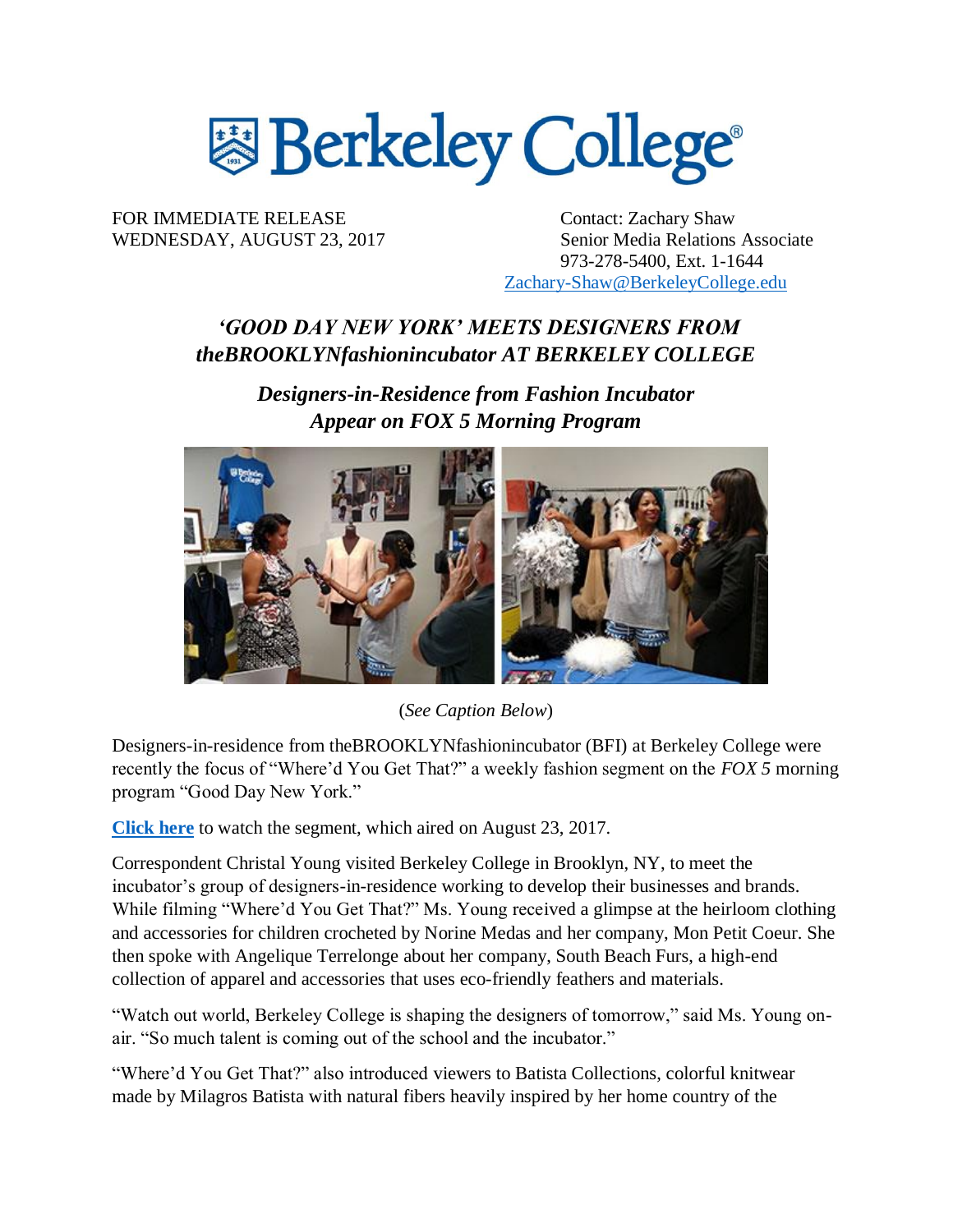Dominican Republic. The segment also offered a first look at a new collection from Berkeley College alumna Leidy Herrera, who designs women's apparel that caters to millennial professionals looking to combine style, comfort and a sense of tradition to their wardrobes.



**Photo Captions A and B:** FOX 5 *correspondent Christal Young interviews the designers-inresidence from theBROOKLYNfashionincubator (BFI) at Berkeley College for "Where'd You Get That?" a weekly fashion segment on the* FOX 5 *morning program "Good Day New York." Pictured at the top with Ms. Young is Leidy Herrera, founder of Leidy Herrera, LLC, Berkeley College alumna, Class of 2009 (left), and Angelique Terrelonge, founder of South Beach Furs (right). Pictured above with Ms. Young is Norine Medas, founder of Mon Petit Coeur (left), and Milagros Batista, founder of Batista Collections (right).*

"There is so much talent that can be transformed into a successful thriving business," said Maria Barraza, Director of the BFI at Berkeley College. "At the incubator, we elevate our fashion business owners from a start-up concept by providing them the necessary tools and strategies in order to succeed in the industry."

The BFI at Berkeley College is one of five fashion incubators spearheaded by Macy's in talentrich areas across the United States. Over the course of 12 months, the incubator provides five fashion entrepreneurs access to work space, supplies and advice from leading experts in all facets of the fashion business, including sourcing, production, marketing and e-commerce.

As the host institution in Brooklyn, Berkeley College provides the design space for the incubator and work areas at its campus on Duffield Street in the downtown area. The incubator also utilizes Fashion Merchandising and Management students from Berkeley College as interns looking to learn the industry.

"To really encourage participation within the community, what better way than to train, educate and provide support to the future designers of Brooklyn?" said Dario A. Cortes, PhD, Senior Vice President, Strategic Alliances, Berkeley College.

**Meet the Designers:** [Click here](http://newsroom.berkeleycollege.edu/news/profiles:-designers-in-residence-from-thebrooklynfashionincubator-at-berkeley-college) to learn more about the designers-in-residence from the BFI at Berkeley College.

This year, the BFI at Berkeley College has introduced the "Remote Membership" program designed to provide support and mentorship to fashion entrepreneurs throughout the U.S. who cannot physically be at the incubator on an ongoing basis.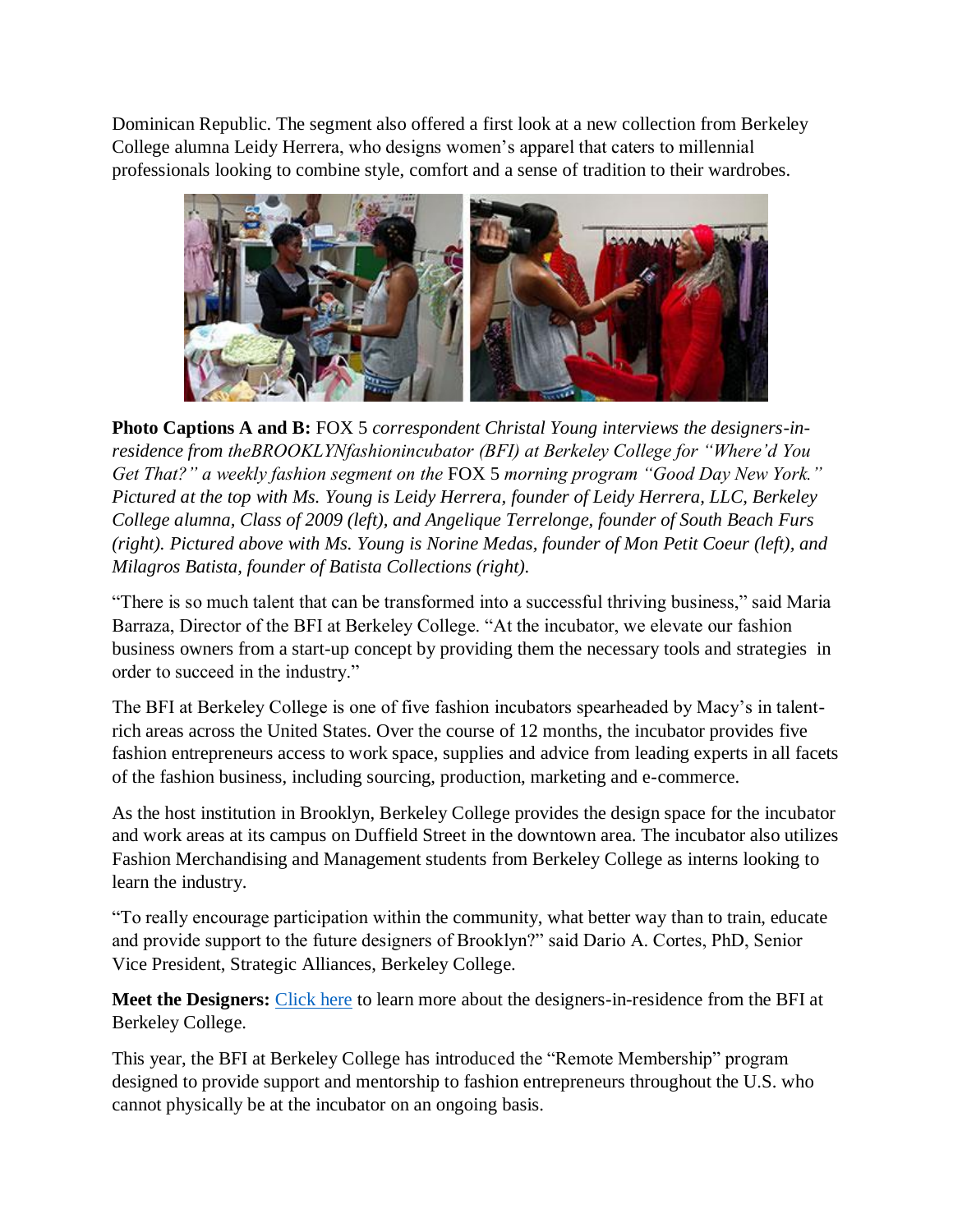Other sponsors of the incubator include United Parcel Service, PGM Dress Form, Hedaya Capital Group, M&T Bank, Fashion Week Brooklyn, and Trader Joe's.



[Click here](http://thebrooklynfashionincubator.org/) to learn more about the BFI at Berkeley College.

**Photo Caption C:** *Maria Barraza, Director of the BFI at Berkeley College (second from right), Dario A. Cortes, PhD, Senior Vice President, Strategic Alliances, Berkeley College (far right), and designers-in-residence from theBROOKLYNfashionincubator (BFI) at Berkeley College meet correspondent Christal Young (third from right) for an appearance on "Where'd You Get That?" a weekly fashion segment on the* FOX 5 *morning program "Good Day New York." The designers-in-residence pictured from left to right, above, are Norine Medas, founder of Mon Petit Coeur; Milagros Batista, founder of Batista Collections; Angelique Terrelonge, founder of South Beach Furs; and Leidy Herrera, founder of Leidy Herrera, LLC, Berkeley College alumna, Class of 2009.*

**Share the News:** @BerkeleyCollege @fox5ny @ChristalFOX5 #theBROOKLYNfashionincubator #GDNY #WheredYouGetThat #NewsBerkeley #BizWithStyle

A leader in providing career-focused education since 1931, Berkeley College is accredited by the Middle States Commission on Higher Education and enrolls more than 8,000 students – including more than 550 international students – in its Master's, Bachelor's, and Associate's degree and Certificate programs. Students can study in more than 20 career fields. Berkeley College is comprised of the Larry L. Luing School of Business®, the School of Professional Studies, the School of Health Studies and the School of Liberal Arts. The School of Graduate Studies offers an MBA in Management online and in Woodland Park, NJ.

Berkeley College has three New York campuses – Midtown Manhattan, Brooklyn and White Plains. In New Jersey there are five campuses – Dover, Newark, Paramus, Woodbridge and Woodland Park. Berkeley College Online® serves a global population. For four consecutive years, U.S. News & World Report has named Berkeley College among the Best Colleges for